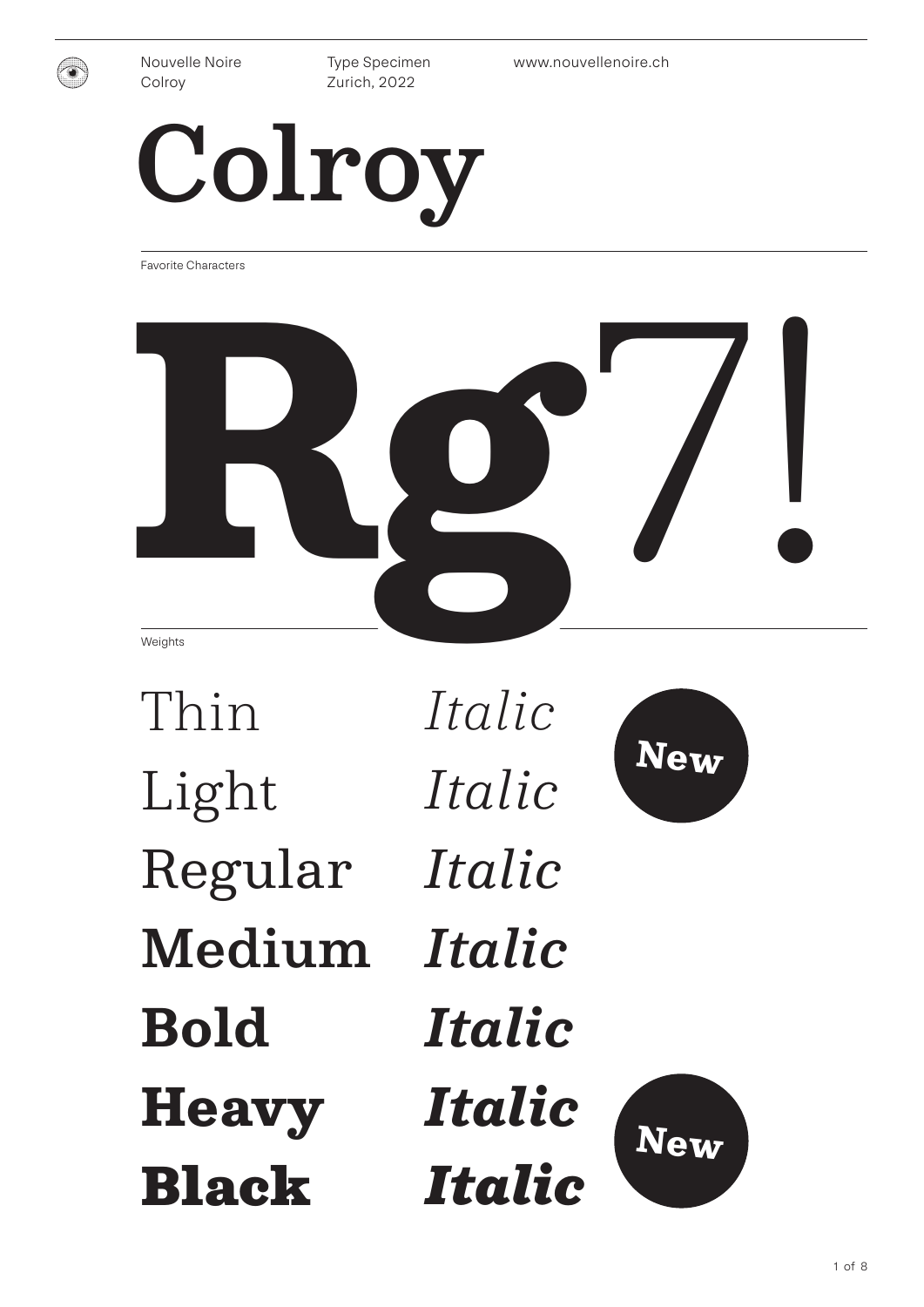

# Teddybären<br>Sammler Friends Exklusive Summer iganten ITIT O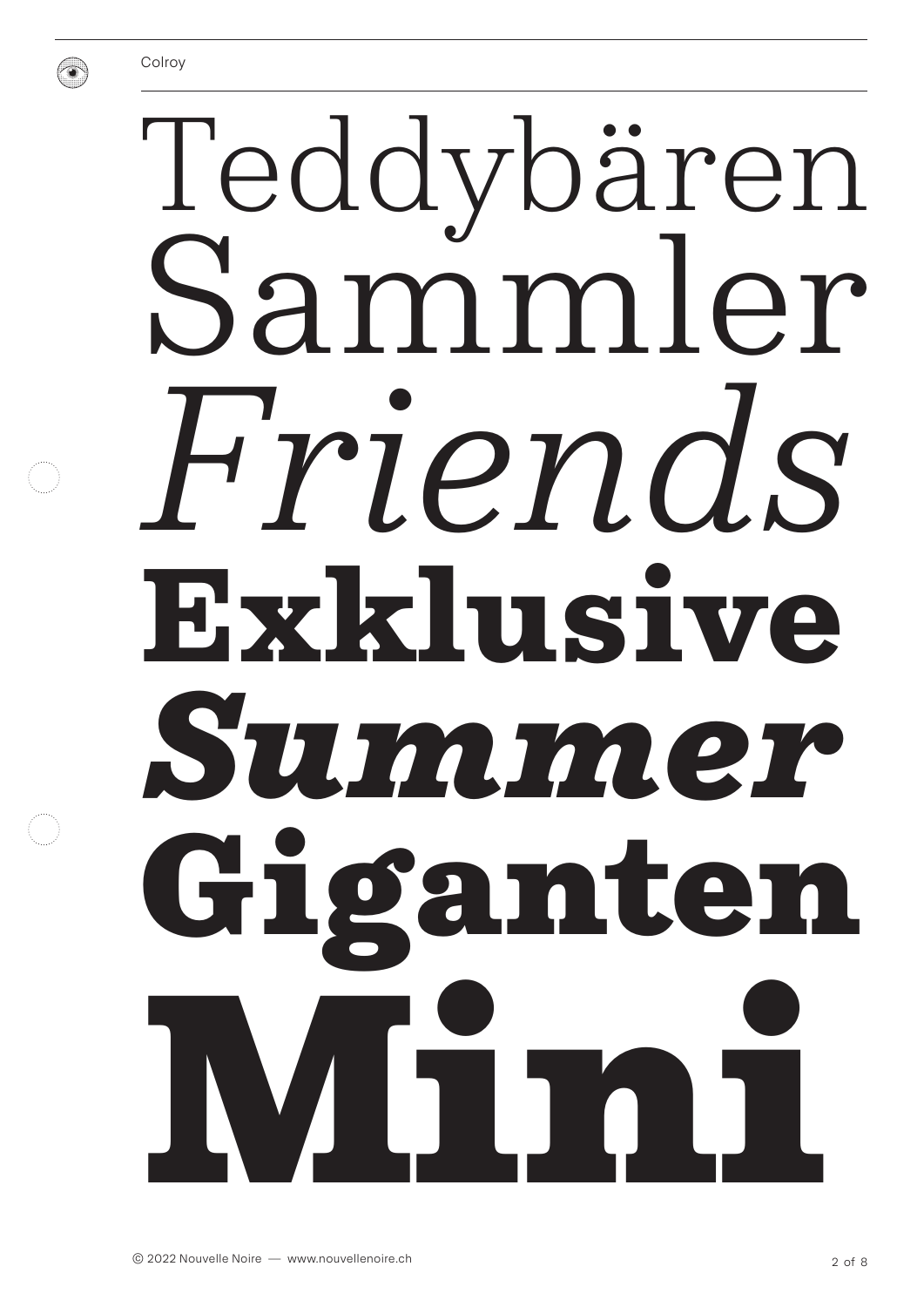Colroy is a superbly crafted contemporary Clarendon-like type-face. His most remarkable advantage is its perfect suitability for body text, equipped with remarkable Italics and covers up to 211 languages. Furthermore, it supports Small Caps and various OpenType features. Compared to existing Clarendon typefaces, Colroy is slightly more geometricized but still has the vividness which you will appreciate in traditional Clarendon typefaces. Hermann Eidenbenz redrew the original Clarendon for the Haas'sche Schriftgiesserei in Münchenstein in the early 1950s, more than 60 years later Marc Droz created a modern and thoroughly crafted Slab Serif which stands in the Swiss tradition of strong and somehow understated typefaces.

The creation of Colroy started in 2009 during the CAS Typedesign at the Zurich University of the Arts, ZHDK and was completed as a font family with six cuts in 2014.

In 2022 Colroy was re-released with four new weights and a variable font.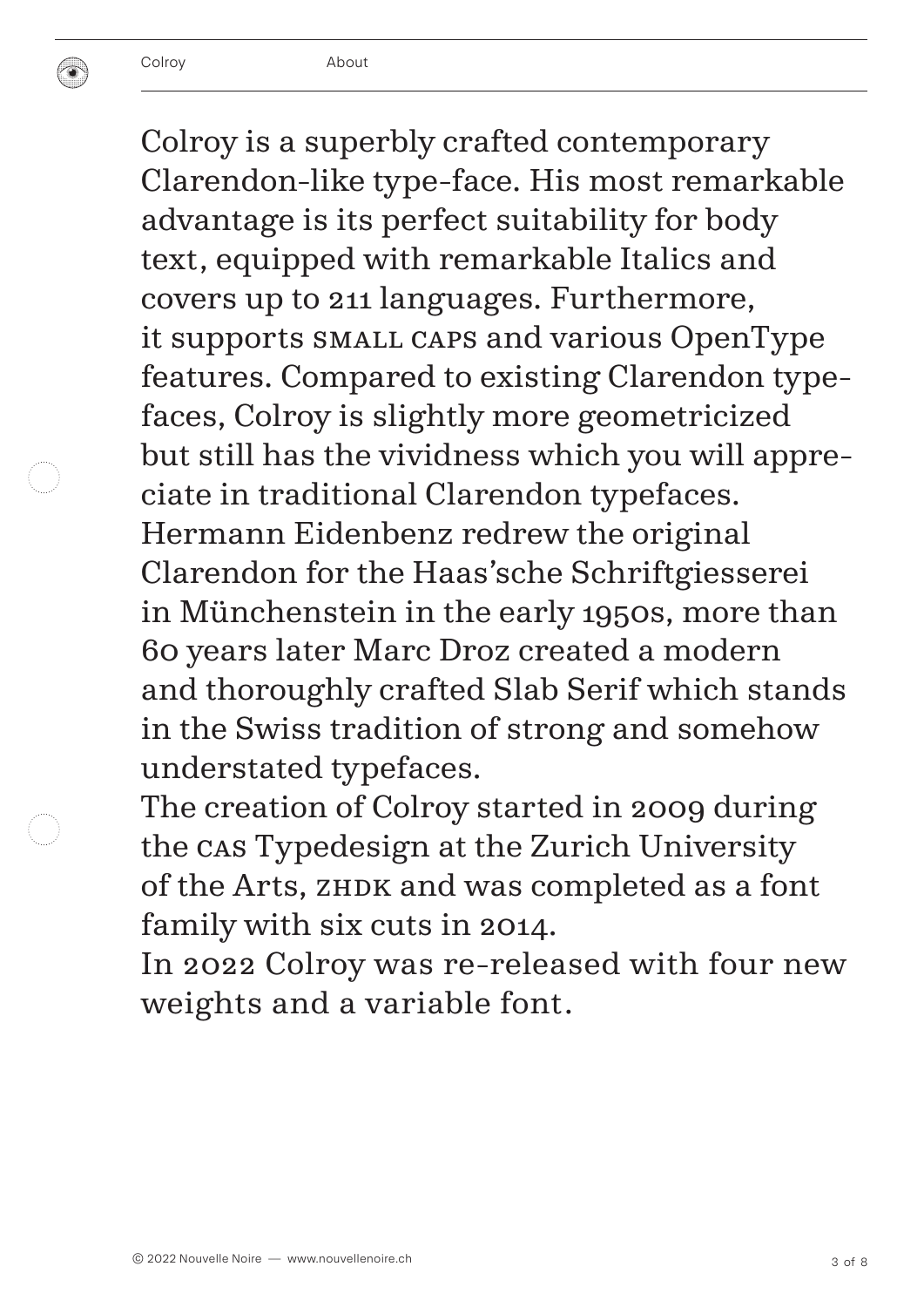

Thin, Thin Italic

120/106 –40

# ardo *Collectif*

#### 32/36.4 0

To suppose that the eye with all its *inimitable* contrivances for adjusting the focus to *different* distances, for admitting

#### 12/15 +20

To suppose that the eye with all its inimitable contrivances for adjusting the focus to different distances, for admitting different amounts of light, and for the correction of spherical and chromatic aberration, could have been formed by natural selection, seems, I freely confess, absurd in the highest degree. When it was first said that the

*sun stood still and the world turned round, the common sense of mankind declared the doctrine false; but the old saying of Vox populi, vox Dei, as every philosopher knows, cannot be trusted in science. Reason tells me, that if numerous gradations from a simple and imperfect eye to one complex and perfect can be shown to exist, each grade* being

#### $8/9.6 + 30$

To suppose that the eye with all its inimitable contrivances for adjusting the focus to different distances, for admitting different amounts of light, and for the correction of spherical and chromatic aberration, could have been formed by natural selection, seems, I freely confess, absurd in the highest degree. When it was first said that the sun stood still and the world turned round, the common sense of mankind

declared the doctrine false; but the old saying of Vox populi, vox Dei, as every philosopher knows, cannot be trusted in science. Reason tells me, that if numerous gradations from a simple and imperfect eye to one complex and perfect can be shown to exist, each grade being useful to its possessor, as is certainly the case; if further, the eye ever varies and the variations be inherited, as is likewise certainly the

*case; and if such variations should be useful to any animal under changing conditions of life, then the difficulty of believing that a perfect and complex eye could be formed by natural selection, though insuperable by our imagination, should not be considered as subversive of the theory. How a nerve comes to be sensitive to light, hardly concerns us more than how life itself originated; but I may remark that, as some of the lowest*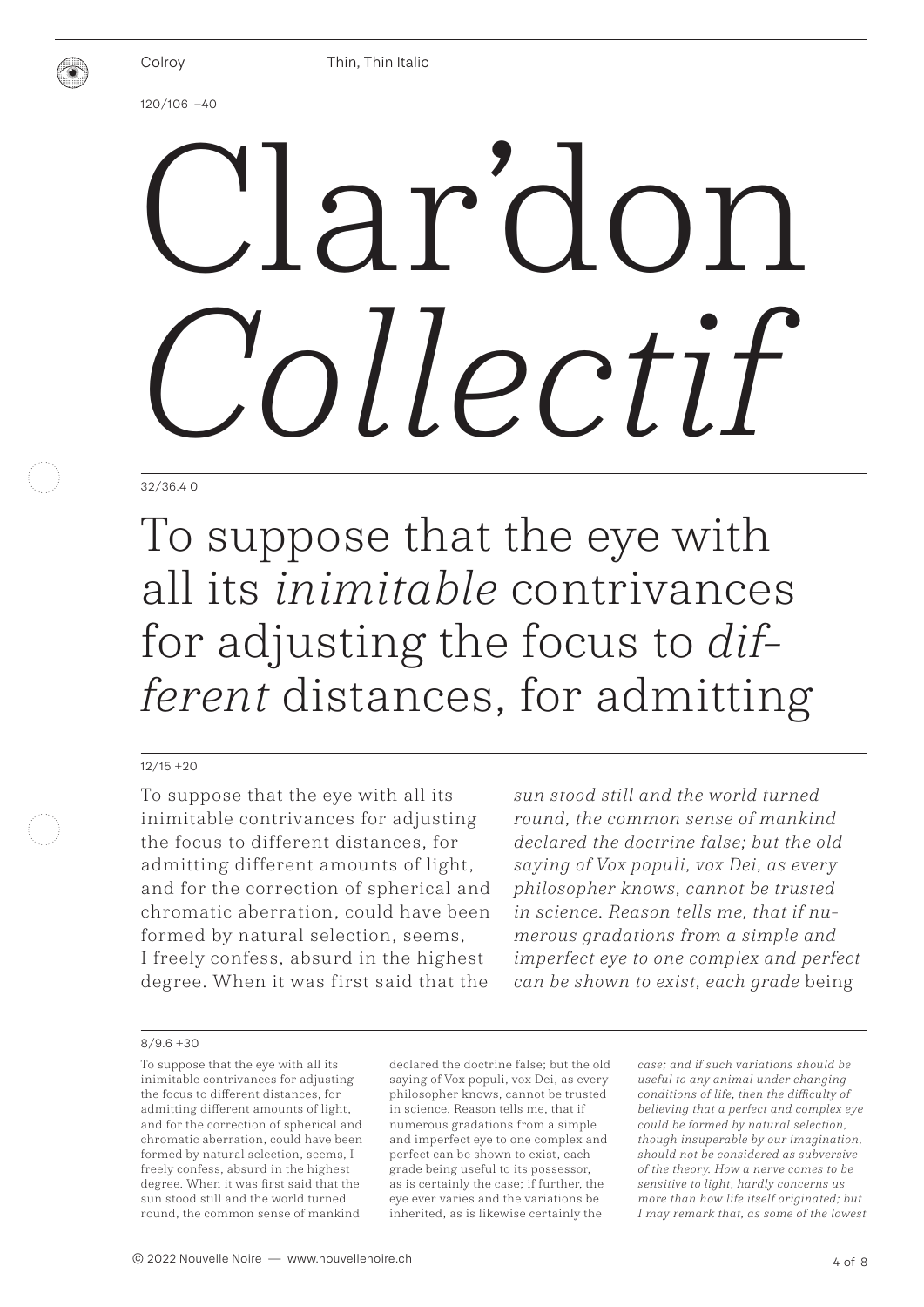

Light, Light Italic

120/106 –40

# Minimal *Monster*

#### 32/36.4 0

To suppose that the eye with all its *inimitable* contrivances for adjusting the focus to *different* distances, for admitting

#### 12/15 +20

To suppose that the eye with all its inimitable contrivances for adjusting the focus to different distances, for admitting different amounts of light, and for the correction of spherical and chromatic aberration, could have been formed by natural selection, seems, I freely confess, absurd in the highest degree. When it was first said that the

*sun stood still and the world turned round, the common sense of mankind declared the doctrine false; but the old saying of Vox populi, vox Dei, as every philosopher knows, cannot be trusted in science. Reason tells me, that if numerous gradations from a simple and imperfect eye to one complex and perfect can be shown to exist, each* grade being

#### $8/9.6 + 30$

To suppose that the eye with all its inimitable contrivances for adjusting the focus to different distances, for admitting different amounts of light, and for the correction of spherical and chromatic aberration, could have been formed by natural selection, seems, I freely confess, absurd in the highest degree. When it was first said that the sun stood still and the world turned round, the common sense of mankind

declared the doctrine false; but the old saying of Vox populi, vox Dei, as every philosopher knows, cannot be trusted in science. Reason tells me, that if numerous gradations from a simple and imperfect eye to one complex and perfect can be shown to exist, each grade being useful to its possessor, as is certainly the case; if further, the eye ever varies and the variations be inherited, as is likewise certainly the

*case; and if such variations should be useful to any animal under changing conditions of life, then the difficulty of believing that a perfect and complex eye could be formed by natural selection, though insuperable by our imagination, should not be considered as subversive of the theory. How a nerve comes to be sensitive to light, hardly concerns us more than how life itself originated; but I may remark that, as*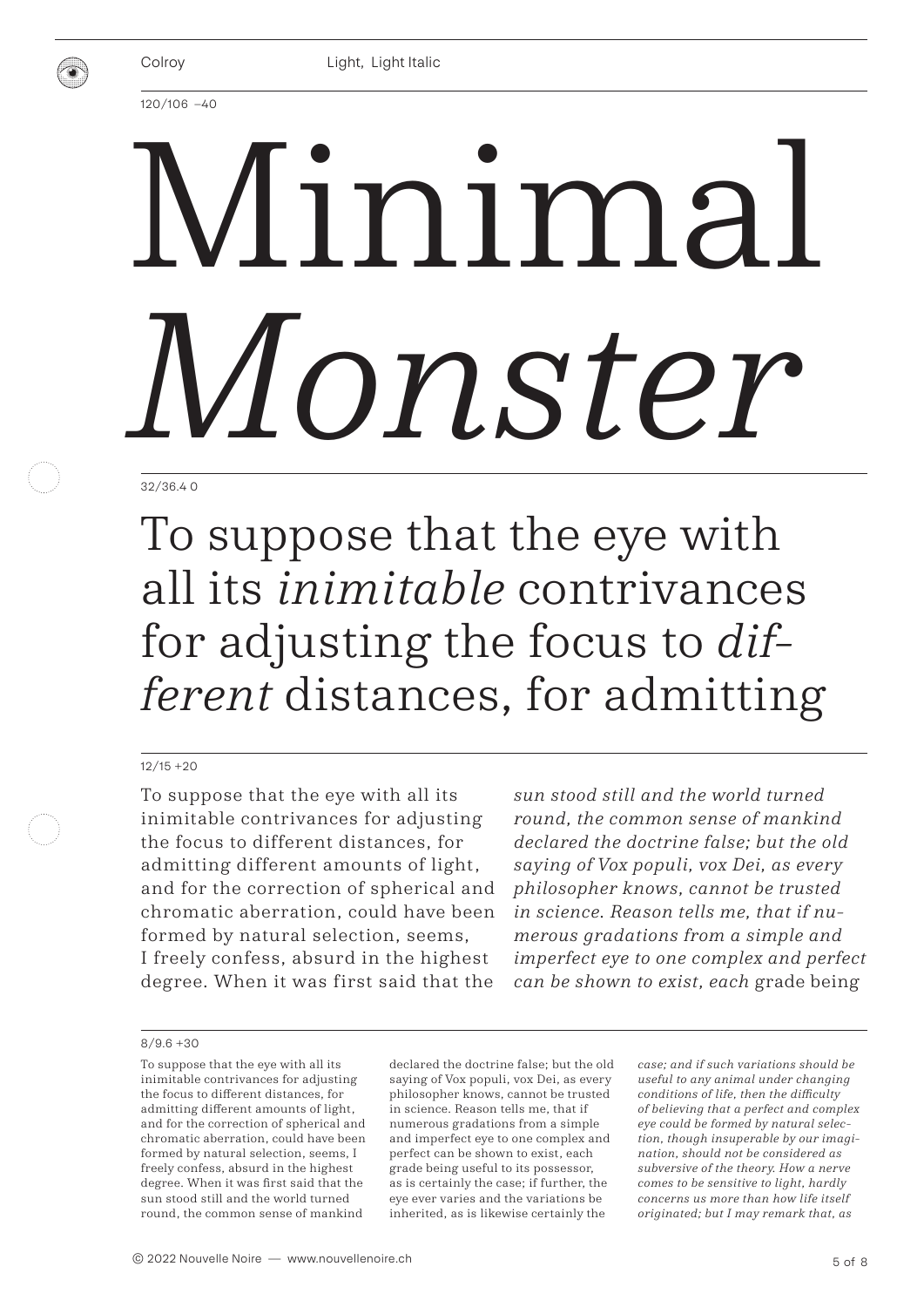

120/106 –40

# Impress *Improve*

#### 32/36.4 0

## To suppose that the eye with all its *inimitable contrivances* for adjusting the focus to different distances, for admitting

#### 12/15 +20

To suppose that the eye with all its inimitable contrivances for adjusting the focus to different distances, for admitting different amounts of light, and for the correction of spherical and chromatic aberration, could have been formed by natural selection, seems, I freely confess, absurd in the highest degree. When it was first said that the

*sun stood still and the world turned round, the common sense of mankind declared the doctrine false; but the old saying of Vox populi, vox Dei, as every philosopher knows, cannot be trusted in science. Reason tells me, that if numerous gradations from a simple and imperfect eye to one complex and perfect can be shown to exist, each* 

#### $8/9.6 + 30$

To suppose that the eye with all its inimitable contrivances for adjusting the focus to different distances, for admitting different amounts of light, and for the correction of spherical and chromatic aberration, could have been formed by natural selection, seems, I freely confess, absurd in the highest degree. When it was first said that the sun stood still and the world turned round, the common sense of mankind

declared the doctrine false; but the old saying of Vox populi, vox Dei, as every philosopher knows, cannot be trusted in science. Reason tells me, that if numerous gradations from a simple and imperfect eye to one complex and perfect can be shown to exist, each grade being useful to its possessor, as is certainly the case; if further, the eye ever varies and the variations be inherited, as is likewise certainly the

case; and if such variations should be useful to any animal under changing *conditions of life, then the difficulty of believing that a perfect and complex eye could be formed by natural selection, though insuperable by our imagination, should not be considered as subversive of the theory. How a nerve comes to be sensitive to light, hardly concerns us more than how life itself originated; but I may remark that, as*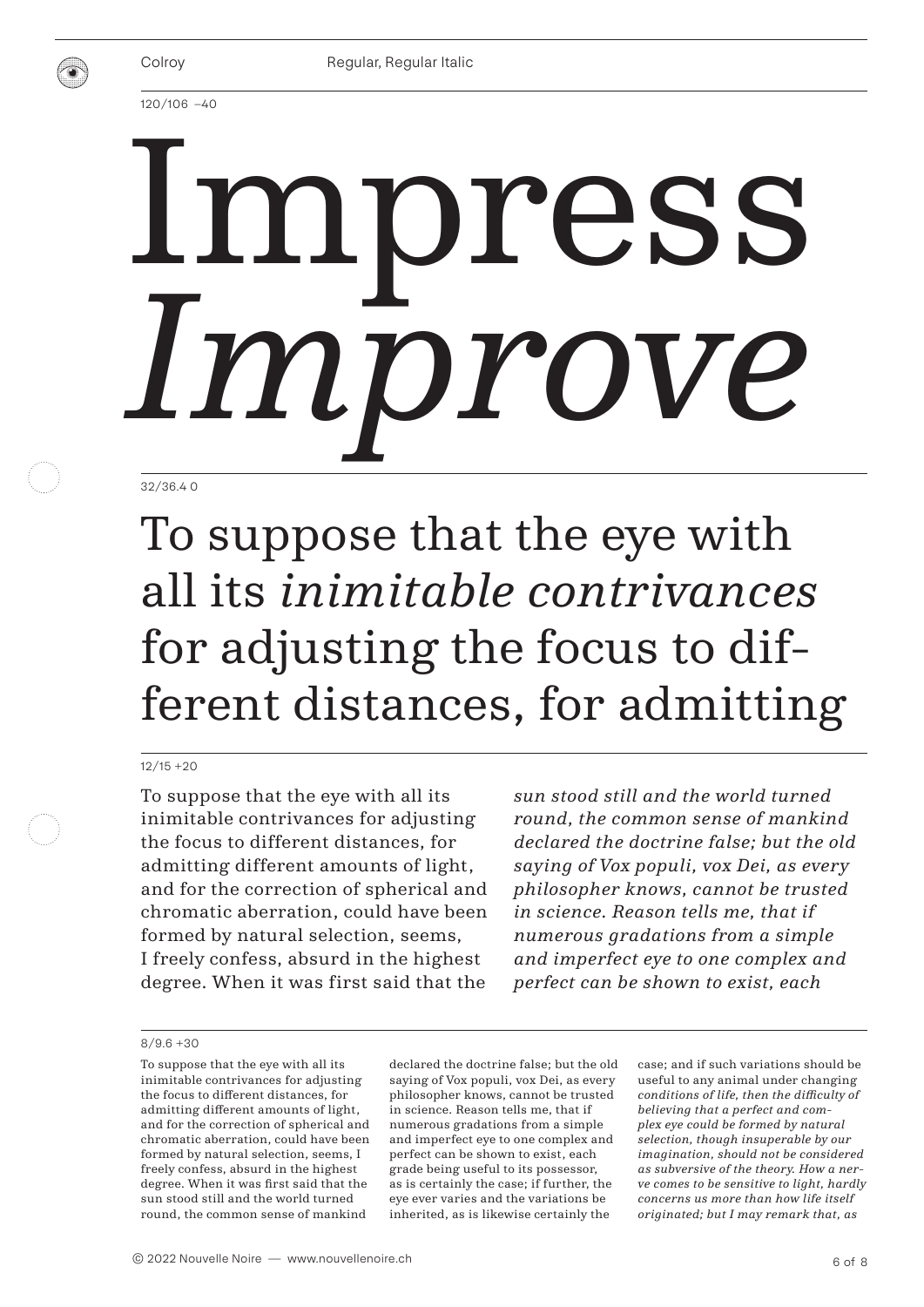

120/106 –40

# 32/36.4 0 *Elevator* Engine!

## To suppose that the eye with all its *inimitable contrivances* for adjusting the focus to different distances, for admitting

#### 12/15 +20

To suppose that the eye with all its inimitable contrivances for adjusting the focus to different distances, for admitting different amounts of light, and for the correction of spherical and chromatic aberration, could have been formed by natural selection, seems, I freely confess, absurd in the highest degree. When it was first said that the

*sun stood still and the world turned round, the common sense of mankind declared the doctrine false; but the old saying of Vox populi, vox Dei, as every philosopher knows, cannot be trusted in science. Reason tells me, that if numerous gradations from a simple and imperfect eye to one complex and perfect can be shown to exist, each grade* 

#### 8/9.6 +30

To suppose that the eye with all its inimitable contrivances for adjusting the focus to different distances, for admitting different amounts of light, and for the correction of spherical and chromatic aberration, could have been formed by natural selection, seems, I freely confess, absurd in the highest degree. When it was first said that the sun stood still and the world turned round, the common sense of

mankind declared the doctrine false; but the old saying of Vox populi, vox Dei, as every philosopher knows, cannot be trusted in science. Reason tells me, that if numerous gradations from a simple and imperfect eye to one complex and perfect can be shown to exist, each grade being useful to its possessor, as is certainly the case; if further, the eye ever varies and the variations be inherited,

*as is likewise certainly the case; and if such variations should be useful to any animal under changing conditions of life, then the difficulty of believing that a perfect and complex eye could be formed by natural selection, though insuperable by our imagination, should not be considered as subversive of the theory. How a nerve comes to be sensitive to light, hardly concerns us more than how life itself*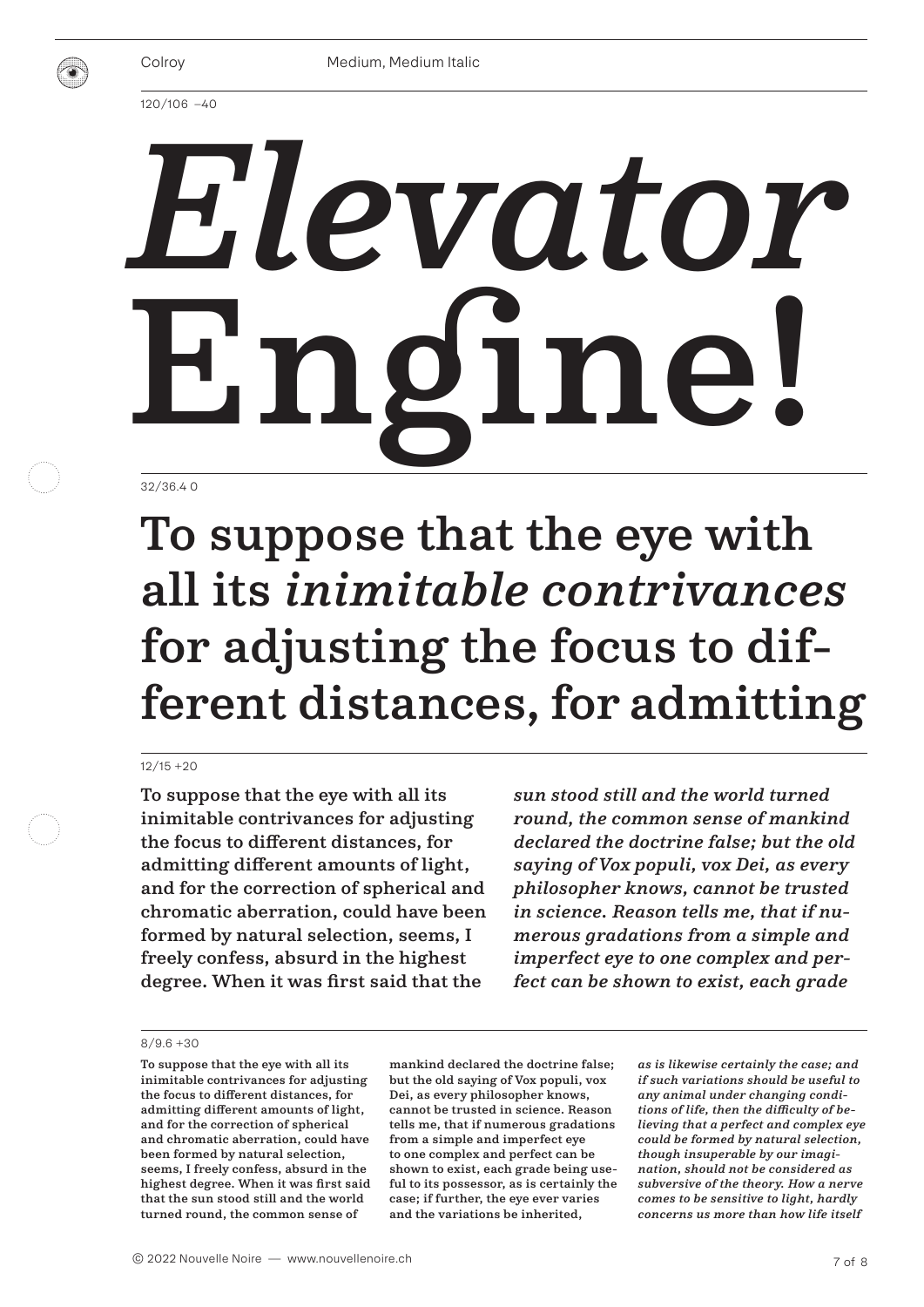

120/106 –40

# **Flying,**  *Farmer*

#### 32/36.4 0

## **To suppose that the eye with all its** *inimitable contrivances* **for adjusting the focus to different distances, for adm …**

#### 12/15 +20

**To suppose that the eye with all its inimitable contrivances for adjusting the focus to different distances, for admitting different amounts of light, and for the correction of spherical and chromatic aberration, could have been formed by natural selection, seems, I freely confess, absurd in the highest degree. When it was first said** 

*that the sun stood still and the world turned round, the common sense of mankind declared the doctrine false; but the old saying of Vox populi, vox Dei, as every philosopher knows, cannot be trusted in science. Reason tells me, that if numerous gradations from a simple and imperfect eye to one complex and perfect can be shown* 

#### $8/9.6 + 30$

**To suppose that the eye with all its inimitable contrivances for adjusting the focus to different distances, for admitting different amounts of light, and for the correction of spherical and chromatic aberration, could have been formed by natural selection, seems, I freely confess, absurd in the highest degree. When it was first said that the sun stood still and the world turned round,** 

**the common sense of mankind declared the doctrine false; but the old saying of Vox populi, vox Dei, as every philosopher knows, cannot be trusted in science. Reason tells me, that if numerous gradations from a simple and imperfect eye to one complex and perfect can be shown to exist, each grade being useful to its possessor, as is certainly the case; if further, the eye ever varies** 

*and the variations be inherited, as is likewise certainly the case; and if such variations should be useful to any animal under changing conditions of life, then the difficulty of believing that a perfect and complex eye could be formed by natural selection, though insuperable by our imagination, should not be considered as subversive of the theory. How a nerve comes to be sensitive*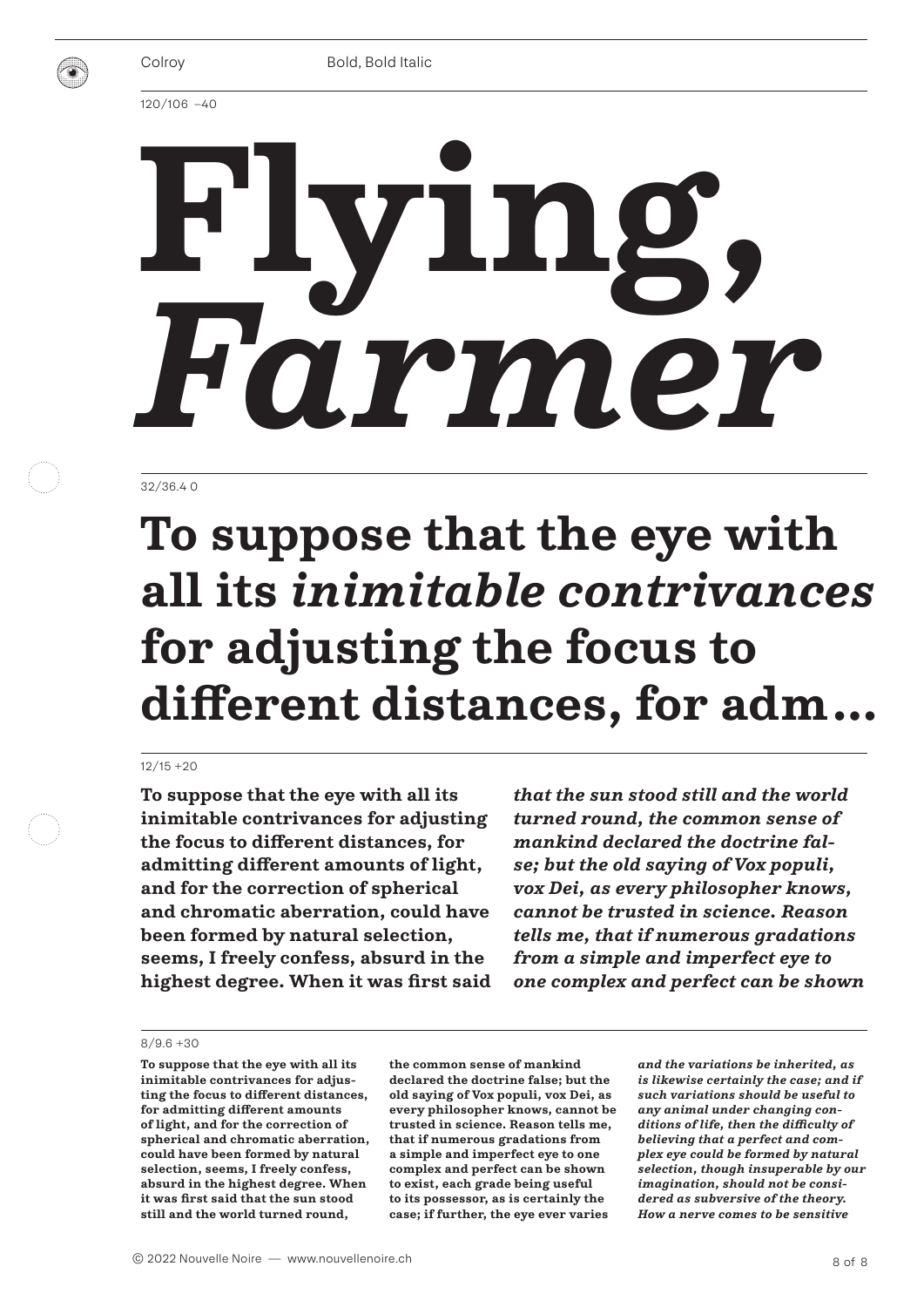

Heavy, Heavy Italic

120/106 –40

# HYPER *Human*

#### 32/36.4 0

## To suppose that the eye with all its *inimitable* contrivances for adjusting the focus to *different* ...

#### 12/15 +20

To suppose that the eye with all its inimitable contrivances for adjusting the focus to different distances, for admitting different amounts of light, and for the correction of spherical and chromatic aberration, could have been formed by natural selection, seems, I freely confess, absurd in the highest degree. When it was first said that the sun stood still and the world turned round, the common sense of mankind declared the doctrine false; but the old saying of Vox populi, vox Dei, as every philosopher knows, cannot be trusted in science. Reason tells me, that if numerous gradations from a simple and imper-

#### $8/9.6 + 30$

To suppose that the eye with all its inimitable contrivances for adjusting the focus to different distances, for admitting different amounts of light, and for the correction of spherical and chromatic aberration, could have been formed by natural selection, seems, I freely confess, absurd in the highest degree. When it was first said that the sun stood still and

the world turned round, the common sense of mankind declared the doctrine false; but the old saying of Vox populi, vox Dei, as every philosopher knows, cannot be trusted in science. Reason tells me, that if numerous gradations from a simple and imperfect eye to one complex and perfect can be shown to exist, each grade being useful to its possessor, as is certainly the

*case; if further, the eye ever varies and the variations be inherited, as is likewise certainly the case; and if such variations should be useful to any animal under changing conditions of life, then the difficulty of believing that a perfect and complex eye could be formed by natural selection, though insuperable by our imagination, should not be considered as subversive of the theory.*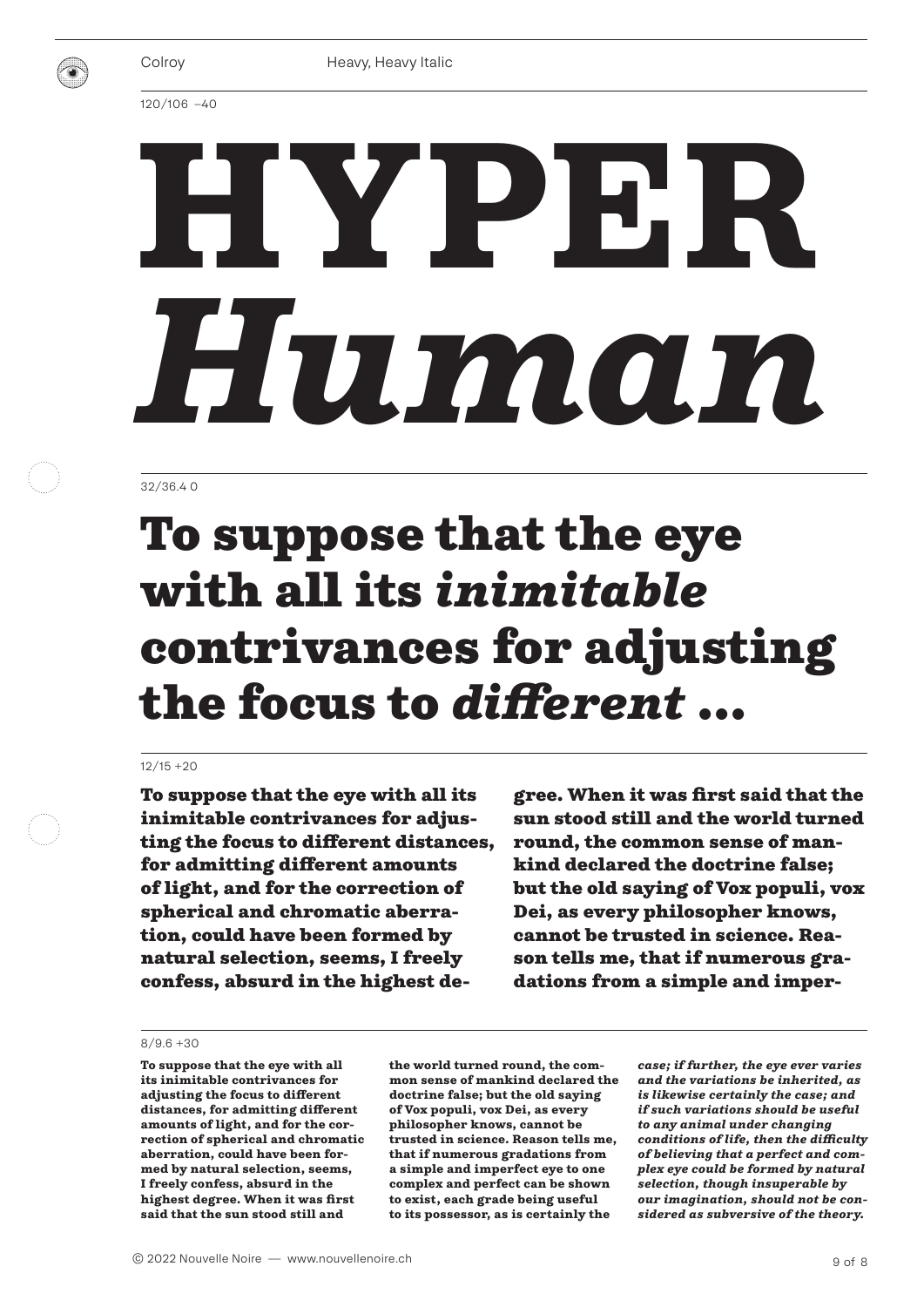

Black, Black Italic

120/106 –40

# Souls of *Serifs!*

#### 32/36.4 0

## To suppose that the eye with all its *inimitable* contrivances for adjusting the focus to *different* ...

#### 12/15 +20

To suppose that the eye with all its inimitable contrivances for adjusting the focus to different distances, for admitting different amounts of light, and for the correction of spherical and chromatic aberration, could have been formed by natural selection, seems, I freely confess, absurd in the highest degree. When it was first said that the sun stood still and the world turned round, the common sense of mankind declared the doctrine false; but the old saying of Vox populi, vox Dei, as every philosopher knows, cannot be trusted in science. Reason tells me, that if numerous gradations from a simple and imper-

#### $8/9.6 + 30$

To suppose that the eye with all its inimitable contrivances for adjusting the focus to different distances, for admitting different amounts of light, and for the correction of spherical and chromatic aberration, could have been formed by natural selection, seems, I freely confess, absurd in the highest degree. When it was first said that the sun stood still

and the world turned round, the common sense of mankind declared the doctrine false; but the old saying of Vox populi, vox Dei, as every philosopher knows, cannot be trusted in science. Reason tells me, that if numerous gradations from a simple and imperfect eye to one complex and perfect can be shown to exist, each grade being useful to its possessor, as is certainly the case; if further, the eye ever varies and the variations be inherited, as is likewise certainly the case; and if such variations should be useful to any animal under changing conditions of life, then the difficulty of believing that a perfect and complex eye could be formed by natural selection, though insuperable by our imagination, should not be consi-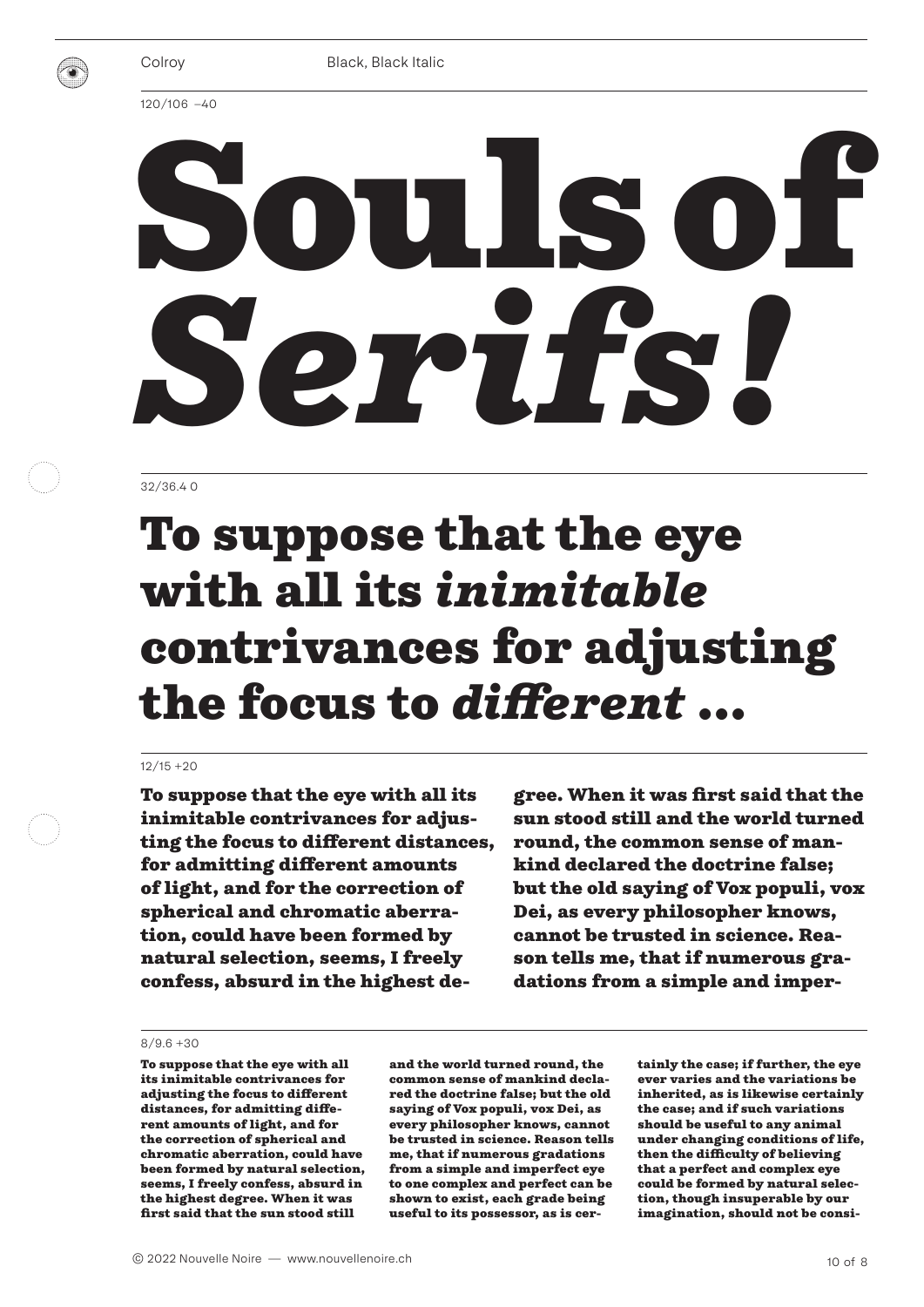

Upper-, Lowercase, Small Caps

### ABCDEFGHIJKLMNOPQRSTUVWXYZ abcdefghijklmnopqrstuvwxyz

**ABCDEFGHIJKLMNOPQRSTUVWXYZ** 

**Diacritics Standard Set** 

### *AÁÂÃÄÅÆÇĐÈÉÊËÌÍÎÏÑÒÓÔÕØÚÛÜÙŠÝŸŽÞŁ* à á â ã ä å æ ç è é ê ë ð ì í î ï ı ñ ò ó ô õ ö ø š ù ú û ü ý ÿ ž þ ß µ ł

Ā Ă Ą Æ Á Ć Ć Ĉ Č Č Ď Đ Ē Ĕ Ė Ę Ě Ĝ Ğ Ġ Ģ Ĥ Ħ Ĩ Ī Ĭ Į İ IJ Ĵ Ķ Ĺ Ļ Ľ Ŀ ŁŃŃNŇNÓŌŎŐŐŔRŘŚŚŜŞŞTŤŦŨŪŬŮŮŲŴŴŴŴ ŶŶŹŹŻā ă ą é å ć ć ĉ ċ č ď đ ē ĕ ė ę ě ĝ ğ ġ ģ ĥ ћ ĩ ī ĭ j ı ij ĵ ķ к ĺ ļ ľ ŀ n n n n n n o o o o o o r r r s s s s s t t t u u u u u w w w w y y z z z f *AAAAAA ECDEEEEIÍÎI NOOOOOÚÛÜÙŠÝŸŽPŁAAA EACC*  $\hat{C} \; \dot{C} \; \check{C} \; \check{D} \; D \; \bar{E} \; \check{E} \; \dot{E} \; \dot{E} \; \hat{G} \; \dot{G} \; \dot{G} \; \dot{G} \; \hat{H} \; H \; \tilde{I} \; \tilde{I} \; I \; I \; I \; J \; \hat{J} \; K \; \tilde{L} \; L \; L \; L \; \acute{N} \; \acute{N} \; N \; \check{N} \; N \; \acute{O} \; \tilde{O} \; \tilde{O} \; \tilde{O} \; \tilde{O} \; \til$  $\check{\mathtt{R}}\check{\mathtt{S}}\check{\mathtt{S}}\check{\mathtt{S}}\mathtt{S}\mathtt{S}\mathtt{S}\mathtt{T}\check{\mathtt{T}}\mathtt{T}\tilde{\mathtt{U}}\check{\mathtt{U}}\check{\mathtt{U}}\check{\mathtt{U}}\check{\mathtt{U}}\check{\mathtt{U}}\check{\mathtt{W}}\check{\mathtt{W}}\check{\mathtt{W}}\check{\mathtt{W}}\check{\mathtt{Y}}\hat{\mathtt{Y}}\check{\mathtt{Z}}\check{\mathtt{Z}}\check{\mathtt{Z}}$ 

Numbers Currencies Fractions

### $0123456789012345678996E7E\%$  4 34 % % 0'"

Mathematical Signs

### $+ - \pm = \neq \times \div \lt\gt \leq \geq \geq \approx \Omega \sum \prod \pi \sqrt{\int} \infty \Delta \varphi \partial \sqrt{\sim}$

Punctuations

 $S \& C \circ \varpi$  TM  $\circ a \circ \star \varphi$ 

Ligatures

### ffi ffl ff fi fl fb fh fi fi fk ft fy fä fö fü ffh ffb ffk ffä ffö ffü gi gj

Arrows

←↑→↓↖↗↘↙↔⋙←≪⊢←

Symbols

### ⊙⊙⊙◉◯●□■⊠★≎\*●⊗⊕● GUB ⊠ GUD DE DE

Supported Languages Standard Set

Afrikaans, Albanian, Asu, Basque, Bemba, Bena, Bosnian, Catalan, Chiga, Congo Swahili, Cornish, Danish, Dutch, Embu, English, Estonian, Faroese, Filipino, Finnish, French, Galician, German, Gusii, Hungarian, Icelandic, Indonesian, Irish, Italian, Jola-Fonyi, Kabuverdianu, Kalaallisut, Kalenjin, Kamba, Kikuyu, Kinyarwanda, Latvian, Lithuanian, Luo, Luyia, Machame, Makhuwa-Meetto, Makonde, Malagasy, Malay, Maltese, Manx, Meru, Morisyen, North Ndebele, Norwegian Bokmål, Norwegian Nynorsk, Nyankole, Oromo, Polish, Portuguese, Romanian, Romansh, Rombo, Rundi, Rwa, Samburu, Sango, Sangu, Sena, Shambala, Shona, Slovak, Slovenian, Soga, Somali, Spanish, Swahili, Swedish, Swiss German, Taita, Teso, Turkmen, Vunjo, Welsh, Zulu.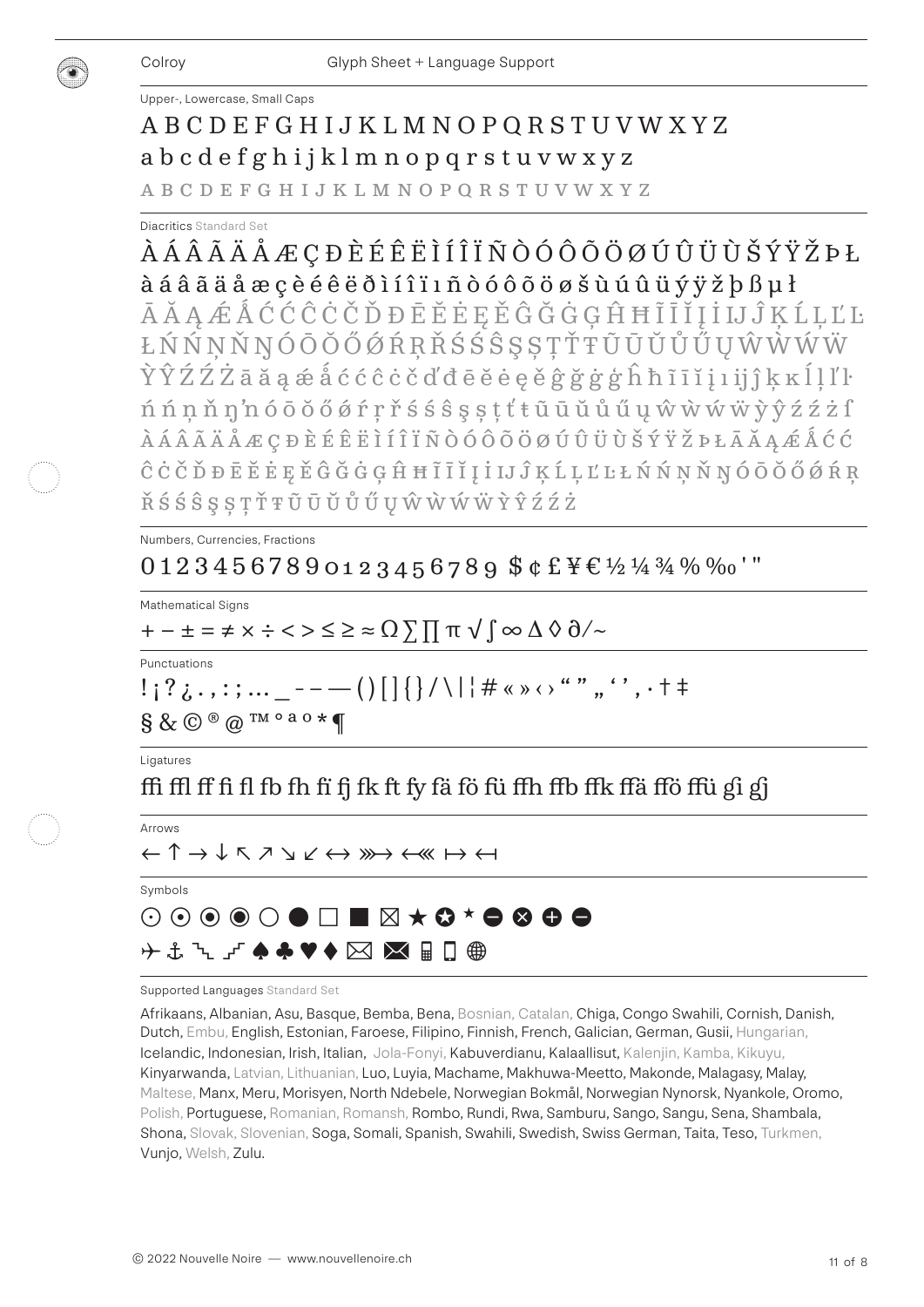

OpenType Features

Ligatures

### ff fi fl ffi ffl  $\rightarrow$  ff fi fl ffi ffl

Discretionary Ligatures

### fbfhfïfįfĭfĩfjfkftfyfäfüföfÿgigjffhffbffkffäfföffü  $\rightarrow$  fb fh fi fi fi fi fi fk ft fy fä fü fö fÿ gi gj ffh ffb ffk ffä ffö ffü

Oldstyle Figures (Proportinal, Tabellar)

### $0123456789 \rightarrow 0123456789 \, |0|1|2|3|4|5|6|7|8|9$

Lining Figures (Proportinal, Tabellar)

```
0123456789 \rightarrow 0123456789 \, 0123456789
```
Fractions, Numerator, Denominator

 $1/2$  3/4 24/7 H12345\$£€+()/12345  $\rightarrow$  1/2 3/4 24/7 H12345\$£€+()/12345

Inferior, Superior

 $H2O$  43 $m2$  →  $H_2O$  22 $m$ <sup>0123456789()£+\$£€</sup>

Small Caps

Süpertype! → Süpertype!

All Small Caps

#### UNESCO World, 1934!  $\rightarrow$  UNESCO WORLD, 1934!

Case Sensitive Forms

(This) !Sample; is—great  $\rightarrow$  (THIS) !SAMPLEI IS—GREAT

Contextual Alternates

>-> <----| -^ ^- <-> >>> <<< → >-> <----| -^ ^- <-> >>> <<<

ss01

```
\mathbb{R} \rightarrow \mathbb{R} \rightarrow \mathbb{R} \rightarrow \mathbb{R} \rightarrow \mathbb{R} \rightarrow \mathbb{R} \rightarrow \mathbb{R} \rightarrow \mathbb{R} \rightarrow \mathbb{R} \rightarrow \mathbb{R}
```
ss02

```
\Rightarrow \longleftrightarrow \uparrow \downarrow \leftrightarrow \Rightarrow \Rightarrow \leftarrow \Rightarrow \uparrow \downarrow \leftrightarrow \Rightarrow \bullet
```
Contextual Alternates

| $P_{\text{Olish:}}$ > Kreska ukośna $\rightarrow$ Kreska ukośna |
|-----------------------------------------------------------------|
| $R_{\text{Moldavian:}}$ Românește $\rightarrow$ Românește       |
| $Catalan:$ Paral·lelo $\rightarrow$ Paral·lelo                  |
| Turkish: Diyarbakır Diyarbakır → Diyarbakır DİYARBAKIR          |